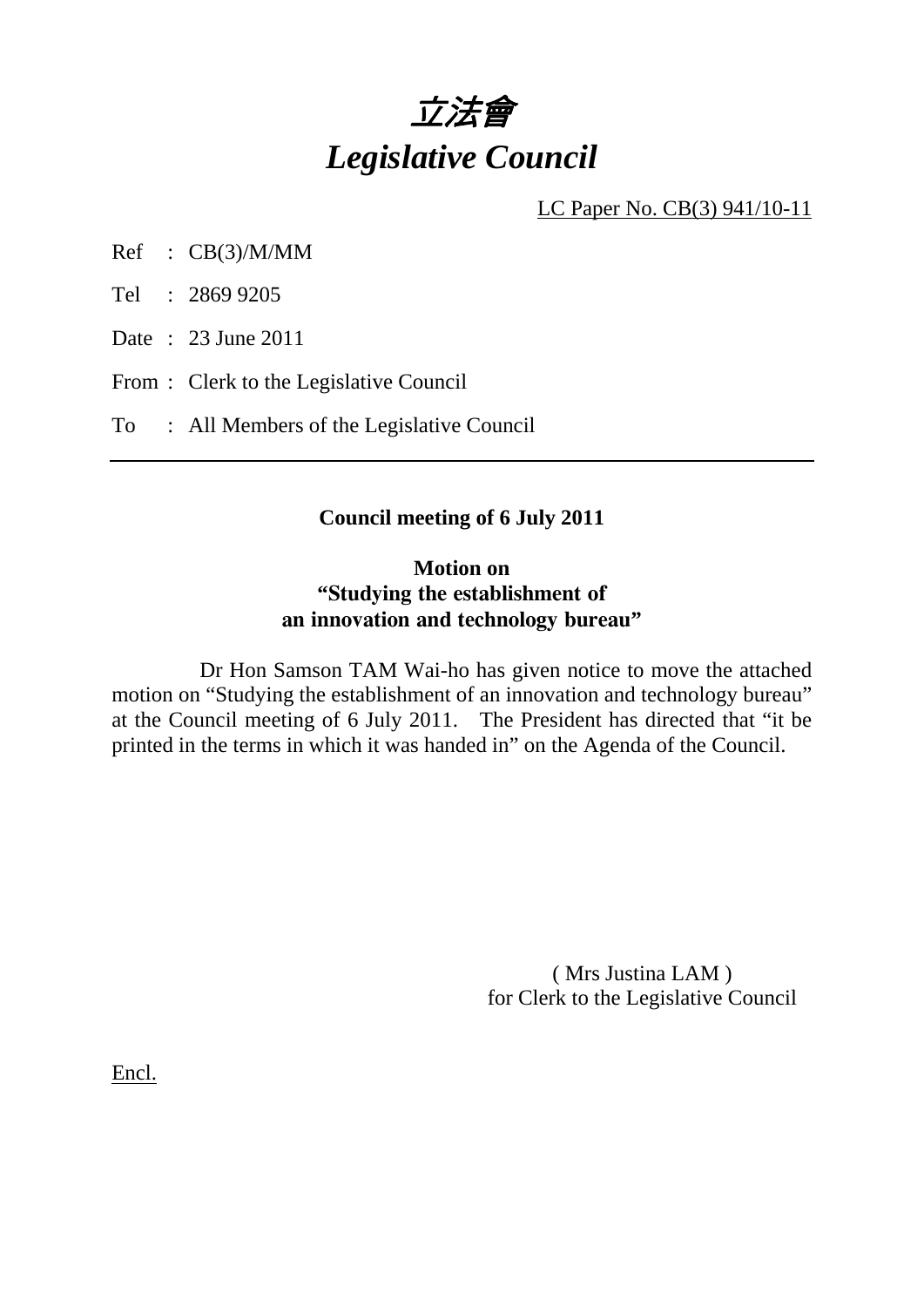### (Translation)

# **Motion on "Studying the establishment of an innovation and technology bureau" to be moved by Dr Hon Samson TAM Wai-ho at the Council meeting of 6 July 2011**

#### **Wording of the Motion**

That in the face of the new challenges of the global economy, the development of an Internet-based economy is already an inevitable trend, and innovation and technology have also become a new development strategy of many countries, therefore, Hong Kong, while continuing to develop traditional industries, must formulate afresh a sustainable economic development strategy, so that through the development of new industries including innovation and technology, Hong Kong's competitiveness can be further upgraded; according to the findings of a survey on 'How the Internet is transforming Hong Kong's economy', in 2009, the total value of Hong Kong's Internet economy was already close to HK\$100 billion, representing 5.9% of the Gross Domestic Product ('GDP'), and it is expected that the Internet economy will continue to grow in the future at a rate even higher than the overall GDP growth rate, showing that the Internet economy will help upgrade Hong Kong's competitiveness vis-a-vis its neighbouring countries and cities, and will even become an important segment that can drive Hong Kong's economic progress and development; in order to facilitate the rapid and sustainable development of the Internet economy, the Government's participation and policy support are indispensable key elements; in this connection, this Council urges the Government to:

- (a) proactively study the establishment of an innovation and technology bureau specially tasked to co-ordinate and formulate Hong Kong's overall strategy of developing innovation and technology, so as to manifest the Government's determination and commitment in promoting the development of innovation and technology, and upgrade Hong Kong's international status in this respect;
- (b) provide preferential policies including land and taxation concessions, etc., to attract more enterprises on the Mainland and overseas, especially large technological enterprises, to come to Hong Kong for development or even set up headquarters in Hong Kong, so as to bring fresh impetus to Hong Kong's Internet economy and create more employment opportunities;